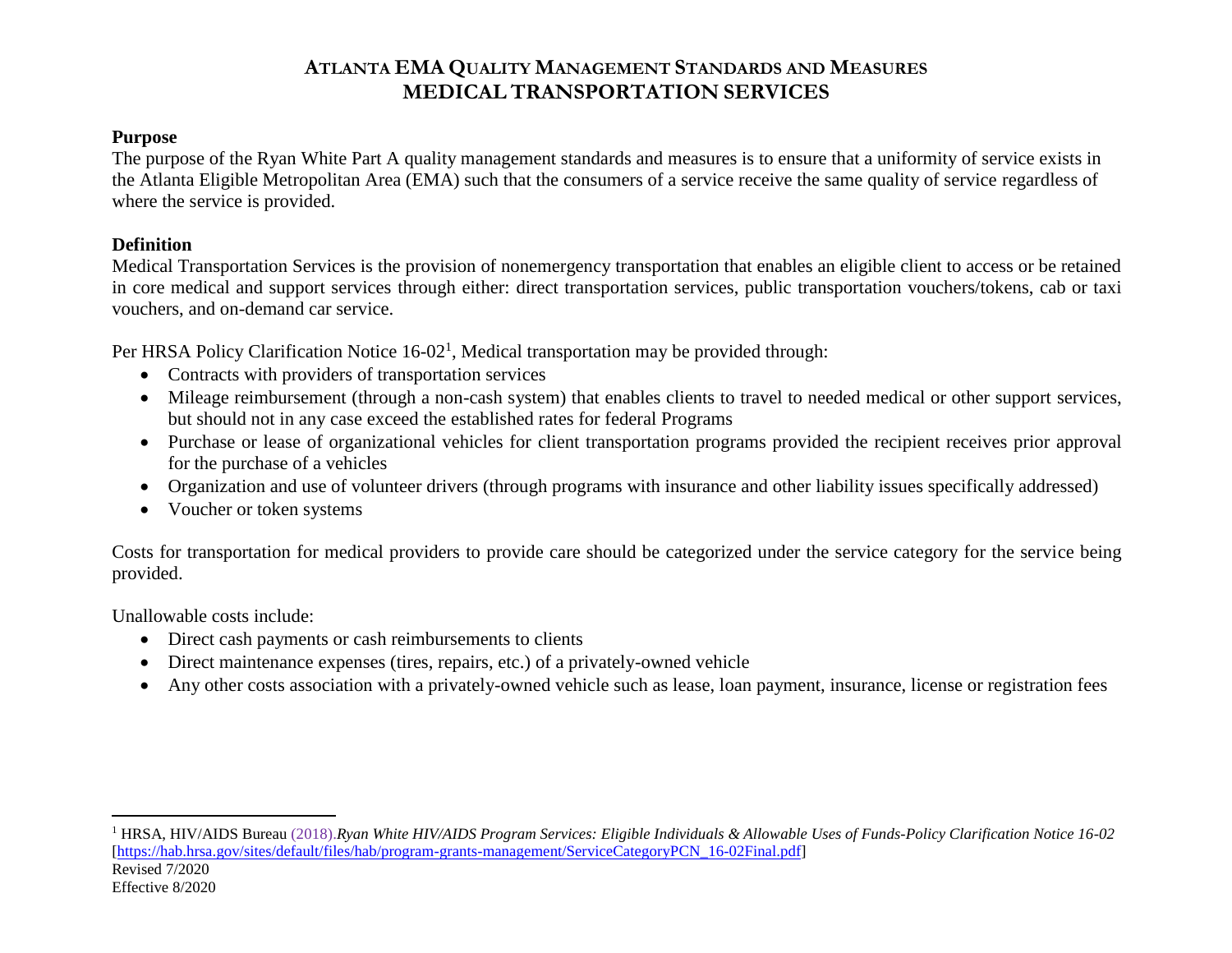#### **Application of Standards**

These standards apply to all agencies that are funded to provide medical transportation services. If an agency is unable to meet a particular standard, the agency must document why the standard was unable to be met and explain the steps it is taking to meet that standard.

#### **Standards Development Process**

The standards were developed through extensive background research on quality management standards, a review of existing standards from other Ryan White Part A EMAs, meetings of the quality management committee of the Atlanta HIV Health Services Planning Council, and meetings with the Ryan White Part A Recipient.

#### **Acknowledgements**

Fulton County would like to thank all of the EMAs that shared their standards and those who gave generously of their time to provide valuable input to the development of these quality management standards and measures.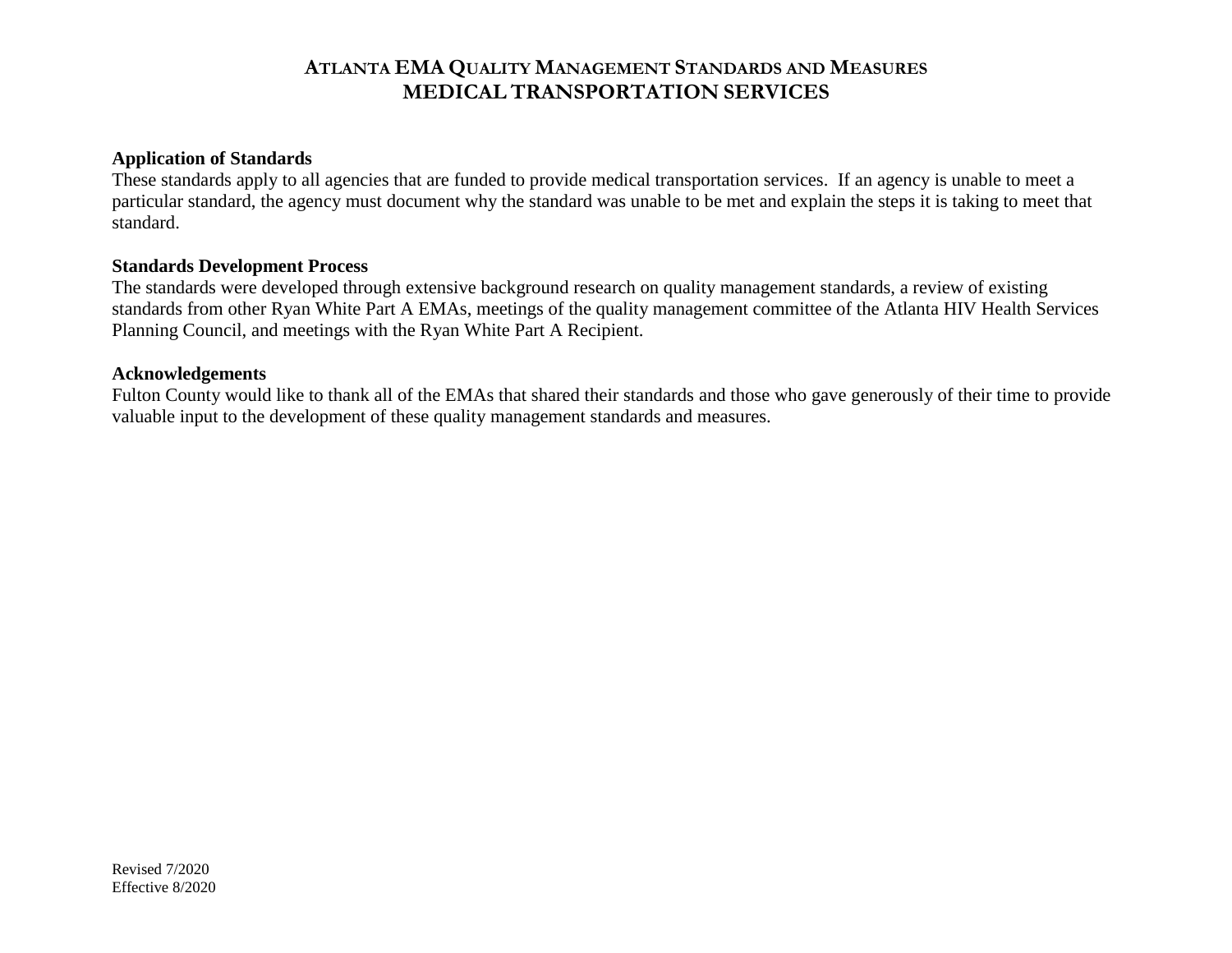| <b>Policies and Procedures</b><br>I.                                                   |                                                         |
|----------------------------------------------------------------------------------------|---------------------------------------------------------|
| <b>Standard</b>                                                                        | <b>Measure</b>                                          |
| A. Agency must have policies and procedures in place that address confidentiality      | Policy and procedure manual                             |
| (HIPAA), grievance procedures and supervision requirements per federal and             | Grievance procedure posted in visible location          |
| state law and local regulations.                                                       |                                                         |
| B. Agency has eligibility requirements for services in written form. This is inclusive | Policy on file<br>$\bullet$                             |
| of:                                                                                    |                                                         |
| Clients rights and responsibilities                                                    |                                                         |
| Release of information/confidentiality<br>✓                                            |                                                         |
| Eligibility for services<br>$\checkmark$                                               |                                                         |
| C. Agency is licensed and/or accredited by the appropriate city/county/state/federal   | Current licensure on file from appropriate<br>$\bullet$ |
| agency.                                                                                | city/county/state/federal agency                        |
| D. Agency has written policies and procedures in place that protect the physical       | Policy on file<br>$\bullet$                             |
| safety and well-being of staff and clients. This is inclusive of:                      | <b>Program Monitoring</b>                               |
| $\checkmark$ Physical agency safety management and public health emergencies           |                                                         |
| Meets fire safety requirements<br>$\bullet$                                            |                                                         |
| Complies with Americans with Disabilities Act (ADA)                                    |                                                         |
| Is clean, comfortable and free from hazards                                            |                                                         |
| Complies with Occupational Safety and Health Administration<br>$\bullet$               |                                                         |
| (OSHA) infection control practices                                                     |                                                         |
| Follows recommendations of Centers for Disease Control and<br>$\bullet$                |                                                         |
| Prevention (CDC) guidelines during pandemics and outbreaks                             |                                                         |
| Maintains and updates an emergency preparedness plan                                   |                                                         |
| Crisis management and psychiatric emergencies<br>$\checkmark$                          |                                                         |
| How to assess emergent/urgent vs. routine need<br>٠                                    |                                                         |
| Verbal intervention                                                                    |                                                         |
| Non-violent physical intervention                                                      |                                                         |
| Emergency medical contact information                                                  |                                                         |
| Incident reporting                                                                     |                                                         |
| Voluntary and involuntary inpatient admission                                          |                                                         |
| Refusal and/or termination of services                                                 |                                                         |
| Personnel                                                                              |                                                         |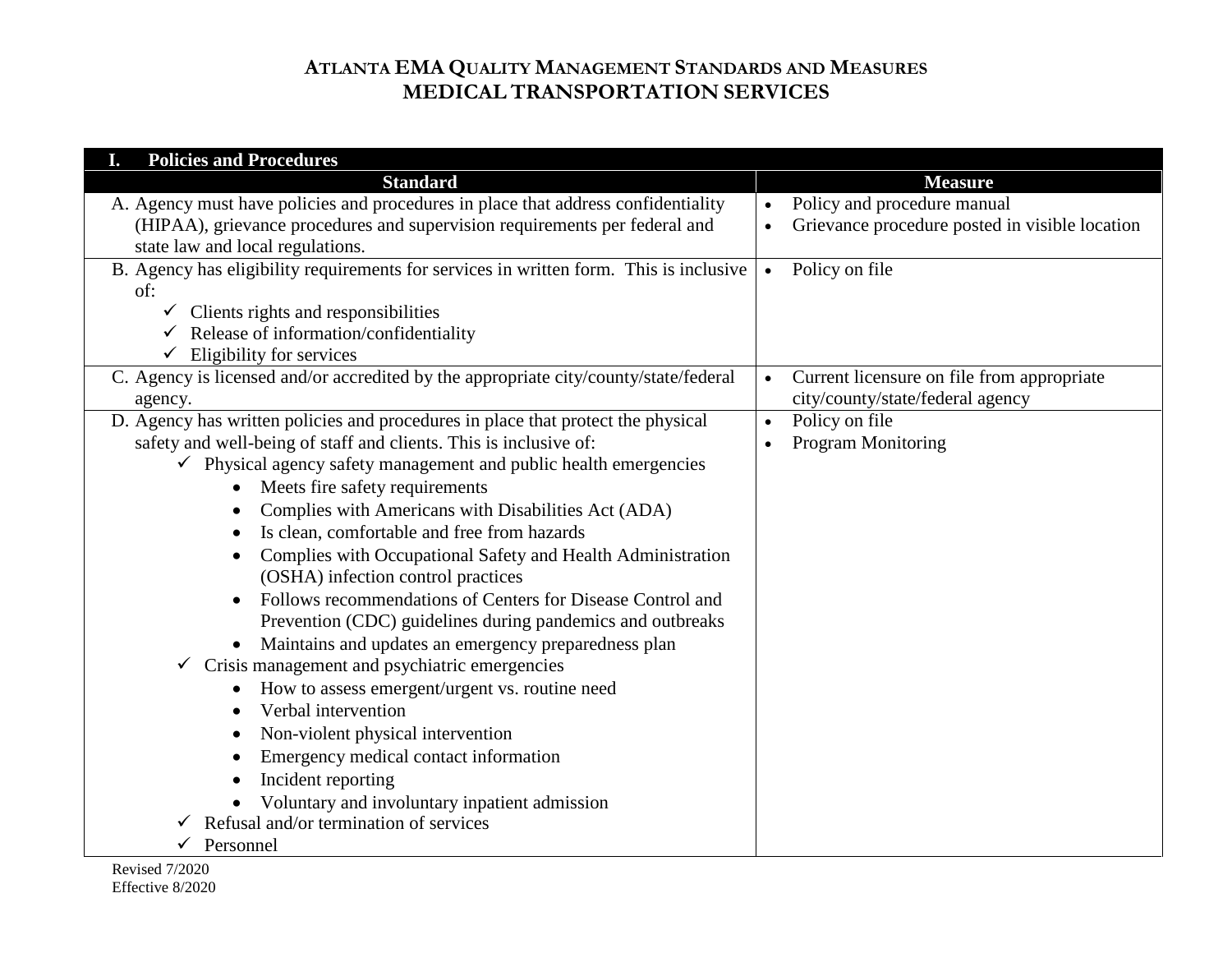| Roles and responsibilities of staff, including supervision<br>$\bullet$<br>responsibilities and staff/client ratio |                                        |
|--------------------------------------------------------------------------------------------------------------------|----------------------------------------|
| Ethics contract on personal boundaries (encompassing physical,<br>$\bullet$                                        |                                        |
| emotional, spiritual & financial)                                                                                  |                                        |
| $\checkmark$ Client/Parent/Guardian Rights and Responsibilities (see Standard IV)                                  |                                        |
| $\checkmark$ Health Record Storage and Maintenance                                                                 |                                        |
| Complies with DHHS, Office of Civil Rights HIPAA                                                                   |                                        |
| requirements                                                                                                       |                                        |
| $\checkmark$ Business Association Agreements on file                                                               |                                        |
| E. Agency has a formal relationship with a mental health/substance abuse                                           | Written letter of agreement on file    |
| professional for consultation as needed if a mental health/substance abuse                                         |                                        |
| professional is not on staff.                                                                                      |                                        |
| F. Agency is contractually required to maintain documentation of the following                                     | <b>Program Monitoring</b><br>$\bullet$ |
| which shall be made available to the Recipient and HRSA upon request and during                                    |                                        |
| Ryan White Part A site visits:                                                                                     |                                        |
| $\checkmark$ Documentation that medical transportation services are used only to enable an                         |                                        |
| eligible individual to access HIV-related health and support services                                              |                                        |
| $\checkmark$ Documentation that services are provided through one of the following                                 |                                        |
| methods:                                                                                                           |                                        |
| A contract or some other local procurement mechanism with a<br>provider of transportation services                 |                                        |
| A voucher or token system that allows for tracking the distribution of<br>$\circ$                                  |                                        |
| the vouchers or tokens (no direct payments may be made to clients)                                                 |                                        |
| A system of mileage reimbursement that does not exceed the federal<br>$\circ$                                      |                                        |
| per-mile reimbursement rates                                                                                       |                                        |
| o A system of volunteer drivers, where insurance and other liability                                               |                                        |
| issues are addressed                                                                                               |                                        |
| Purchase or lease of organizational vehicles for client transportation,<br>$\circ$                                 |                                        |
| with prior approval form HRSA/HAB for the purchase                                                                 |                                        |
| Documentation of record keeping that tracks both services provided and the<br>✓                                    |                                        |
| purpose of the service (e.g., transportation to/from what type of medical or                                       |                                        |
| support service appointment)                                                                                       |                                        |
| Documentation showing that provider is meeting stated contract requirements                                        |                                        |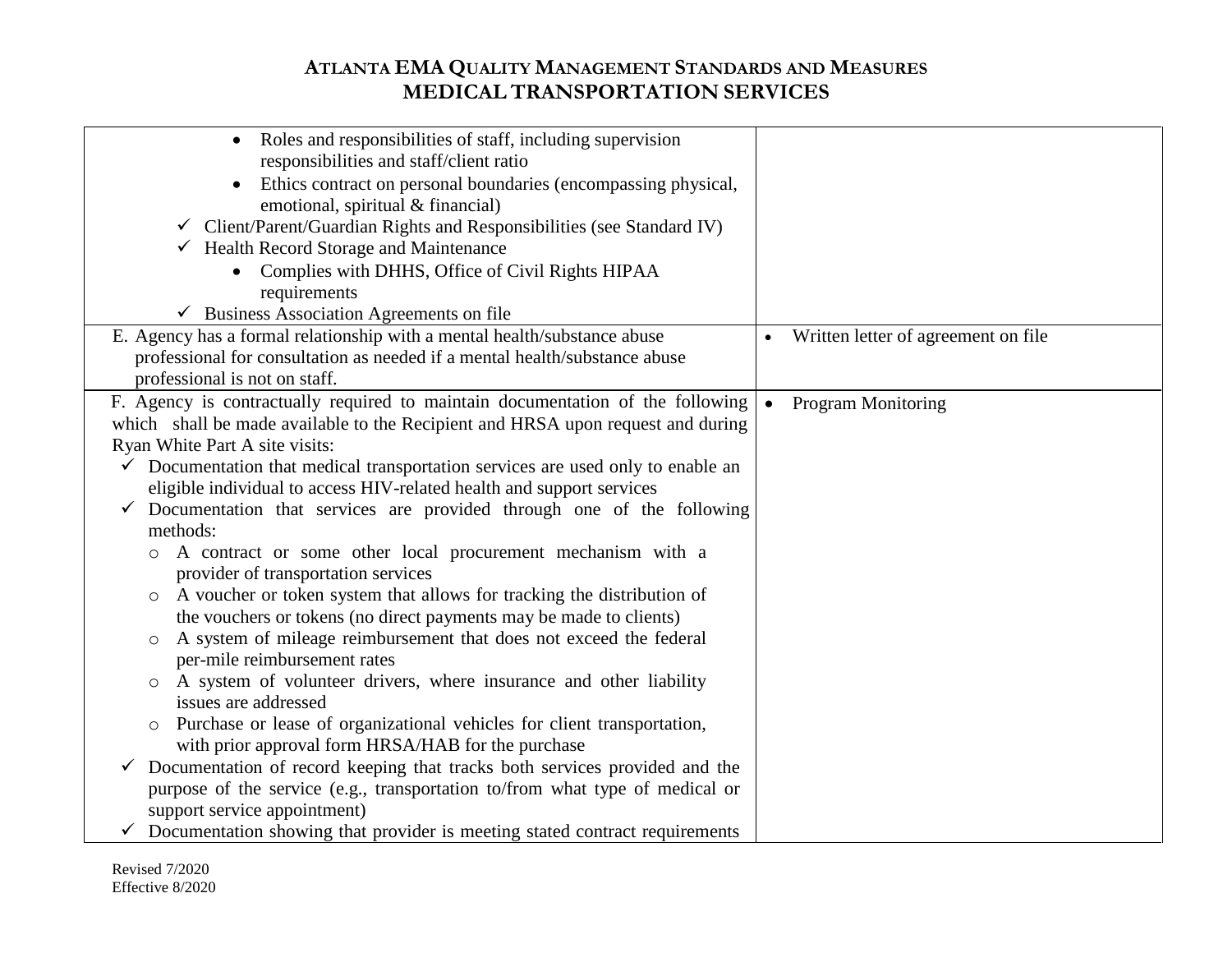| with regards to methods of providing transportation                                  |                                                                                  |
|--------------------------------------------------------------------------------------|----------------------------------------------------------------------------------|
| <b>Program Staff</b><br>П.                                                           |                                                                                  |
| <b>Standard</b>                                                                      | <b>Measure</b>                                                                   |
| A. Staff are trained and knowledgeable about HIV/AIDS and available resources.       | Personnel file<br>$\bullet$                                                      |
| B. Staff have appropriate skills, relevant experience, cultural and linguistic       | Staff résumés in personnel files<br>$\bullet$                                    |
| competency, knowledge about HIV/AIDS and available health and social service         | Training records in personnel file<br>$\bullet$                                  |
| related resources.                                                                   | Client satisfaction survey<br>$\bullet$                                          |
| C. Staff have a clear understanding of their job description and responsibilities as | Job description on file<br>$\bullet$                                             |
| well as agency policies and procedures.                                              | Statement on file, signed by staff and supervisor<br>$\bullet$                   |
| <b>III.</b> Access to Services                                                       |                                                                                  |
| A. Agency is accessible to desired target populations. Accessibility includes:       | Site visit<br>$\bullet$                                                          |
| $\checkmark$ proximity to community impacted by HIV                                  | Agency client data report consistent with                                        |
| proximity to mass transit                                                            | funding requirements                                                             |
| proximity to low-income individuals                                                  |                                                                                  |
| proximity to underinsured or uninsured individuals                                   |                                                                                  |
| B. Agency demonstrates the ability to provide culturally and linguistically          | Personnel and training records<br>$\bullet$                                      |
| competent services according to Atlanta EMA standards for desired target             | Site visit<br>$\bullet$                                                          |
| population                                                                           | Client satisfaction survey<br>$\bullet$                                          |
|                                                                                      | Agency client data report consistent with<br>$\bullet$                           |
| C. Agency demonstrates input from clients in the design and delivery of              | funding requirements<br>Existence of Consumer Advisory Board (CAB);<br>$\bullet$ |
| transportation services.                                                             | if agency does not have a CAB, it may ask for                                    |
|                                                                                      | client input from the Consumer Caucus or other                                   |
|                                                                                      | agencies' CABs                                                                   |
|                                                                                      | Client satisfaction survey                                                       |
| D. Agency is compliant with ADA requirements for non-discriminatory policies and     | Policy on file<br>$\bullet$                                                      |
| practices and for the provision of reasonable accommodations to address              |                                                                                  |
| communication (i.e. sign language interpreter).                                      |                                                                                  |
|                                                                                      |                                                                                  |
| E. Agency is accessible using HIPAA-compliant applications to complement             | Policy on file<br>$\bullet$                                                      |
| telehealth services with healthcare-specific features and security.                  | Personnel and training records                                                   |
|                                                                                      | Program Review                                                                   |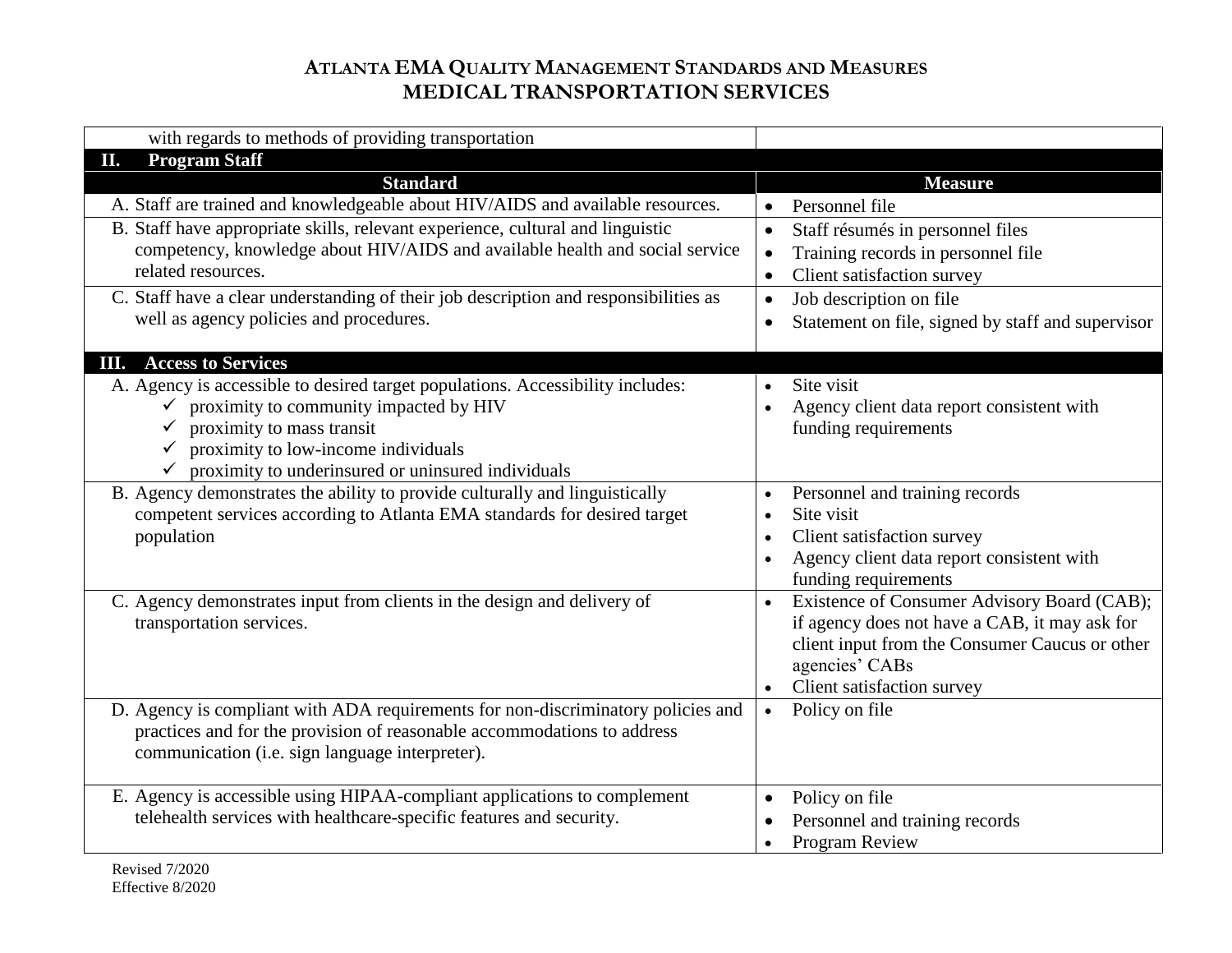| <b>IV.</b> Eligibility Determination/Screening                                                                                                                                                                                                                                                                                                                                                                                                                                                                                                                                                                                                                                                                                                                                                                      |                                                                                                                                                                                                                                                         |
|---------------------------------------------------------------------------------------------------------------------------------------------------------------------------------------------------------------------------------------------------------------------------------------------------------------------------------------------------------------------------------------------------------------------------------------------------------------------------------------------------------------------------------------------------------------------------------------------------------------------------------------------------------------------------------------------------------------------------------------------------------------------------------------------------------------------|---------------------------------------------------------------------------------------------------------------------------------------------------------------------------------------------------------------------------------------------------------|
| <b>Standard</b>                                                                                                                                                                                                                                                                                                                                                                                                                                                                                                                                                                                                                                                                                                                                                                                                     | <b>Measure</b>                                                                                                                                                                                                                                          |
| A. Provider determines client eligibility for services. Client eligibility will be<br>reassessed every six months. The process to determine client eligibility must be<br>completed in a time frame so that screening is not delayed. Eligibility assessment<br>must include at a minimum:<br>$\checkmark$ Proof of HIV status<br>$\checkmark$ Proof of income not greater than 400% of Federal Poverty Level<br>$\checkmark$ Proof of residency within the Atlanta EMA<br>$\checkmark$ Proof of payor of last resort<br>$\checkmark$ Proof of active participation in primary care or documentation of the<br>client's plan to access primary care<br>o At least 1 visit with a primary care provider every 6 months<br>For affected children $<$ 4, at least 1 primary care visit within 12<br>$\circ$<br>months. | Client record<br>$\bullet$<br>Policy on file<br>$\bullet$<br>Agency client data report consistent with<br>$\bullet$<br>funding requirements                                                                                                             |
| B. Client is informed of services available and what client can expect if s/he enrolls in<br>services, including methods and scope of service delivery. Clients will also be<br>informed of the documentation requirements for services.                                                                                                                                                                                                                                                                                                                                                                                                                                                                                                                                                                            | Client record<br>$\bullet$<br>Client satisfaction survey<br>$\bullet$                                                                                                                                                                                   |
| C. Staff will provide client with referral information to other services, as appropriate.                                                                                                                                                                                                                                                                                                                                                                                                                                                                                                                                                                                                                                                                                                                           | Policy on file<br>$\bullet$                                                                                                                                                                                                                             |
| <b>V. Service Coordination/Referral</b>                                                                                                                                                                                                                                                                                                                                                                                                                                                                                                                                                                                                                                                                                                                                                                             |                                                                                                                                                                                                                                                         |
| A. Agency staff acts as a liaison between the client and other service providers to<br>support coordination and delivery of high quality care. For those clients not in<br>outpatient ambulatory health services, agency staff must note progress towards<br>linking the client into outpatient ambulatory health services.                                                                                                                                                                                                                                                                                                                                                                                                                                                                                         | Client record – documentation of with whom<br>$\bullet$<br>staff are communicating and progress to linking<br>client to primary care if appropriate<br>Agency client data report consistent with<br>funding requirements<br>Policy on file<br>$\bullet$ |
| B. Agency staff will maintain documentation of services provided to include:<br>$\checkmark$ The level of services/number of trips provided<br>$\checkmark$ The reason for each trip and its relation to accessing health and support<br>services<br>$\checkmark$ Trip origin and destination<br>Client eligibility determination<br>The cost per trip<br>$\checkmark$<br>Revised 7/2020                                                                                                                                                                                                                                                                                                                                                                                                                            | Client record or program files<br>$\bullet$                                                                                                                                                                                                             |